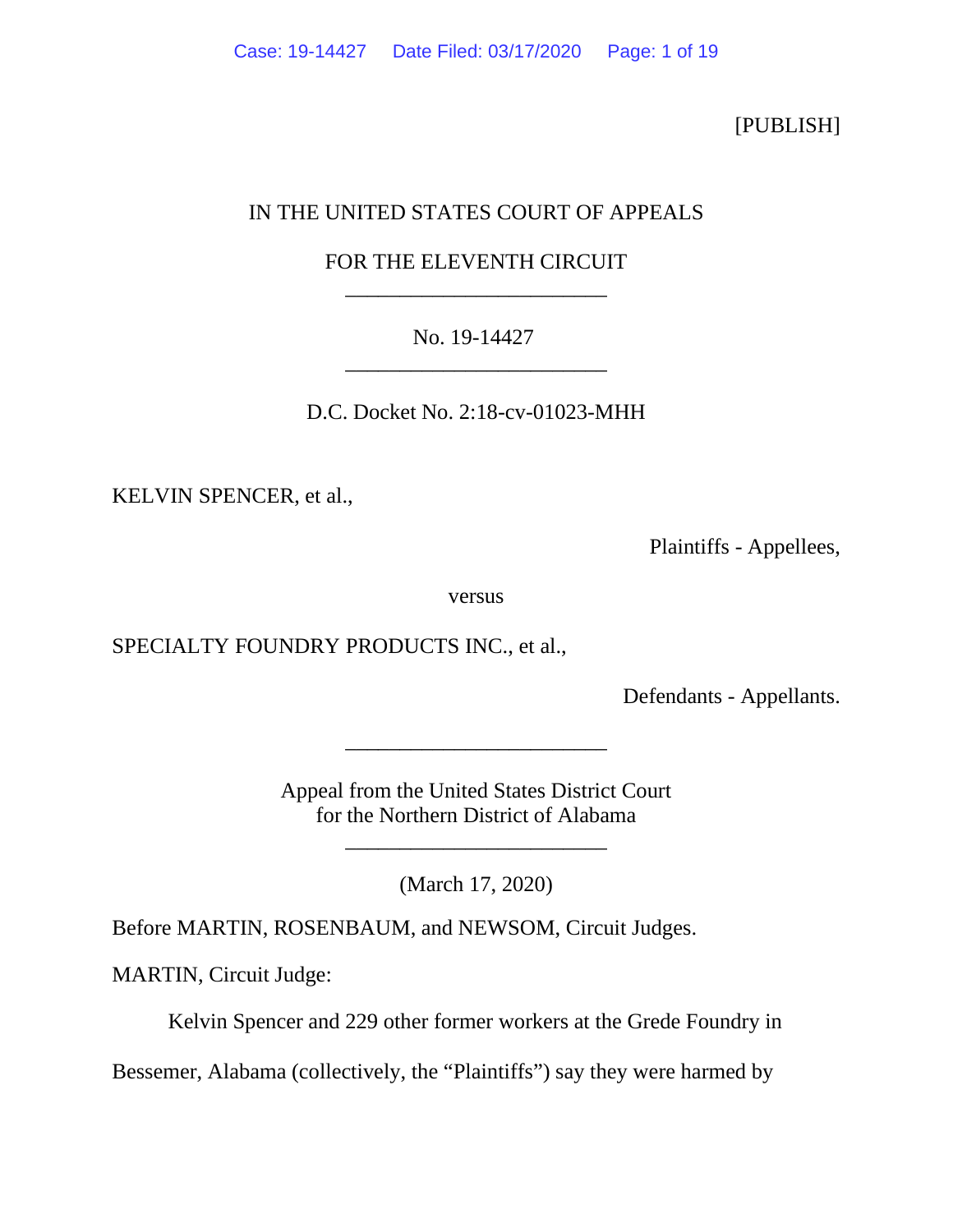## Case: 19-14427 Date Filed: 03/17/2020 Page: 2 of 19

exposure to hazardous and harmful chemical substances released and formed at the foundry. The foundry is now out of business, so the Plaintiffs filed suit in Alabama state court against ten entities that manufactured, sold, supplied, and distributed the products they believe harmed them (the "Defendants").<sup>[1](#page-1-0)</sup> One Defendant removed the case to federal court, citing the Class Action Fairness Act of 2005 ("CAFA"), Pub. L. No. 109-2, 119 Stat. 4 (codified in scattered sections of 28 U.S.C.), as the basis for removal. The Plaintiffs moved to remand the case back to state court. The District Court granted their motion, finding that the Plaintiffs' action falls within the local event exception to CAFA's grant of federal jurisdiction, 28 U.S.C. § 1332(d)(11)(B)(ii)(I). The Defendants sought leave to appeal, which we granted pursuant to 28 U.S.C. § 1453(c).

After careful consideration, and with the benefit of oral argument, we vacate the District Court's grant of the motion to remand.

## **I.**

## A. FACTUAL BACKGROUND

From an unknown date until its closing in 2016 or 2017, the Grede Foundry "engaged in the making of foundry casted metal parts and related moulding,

<span id="page-1-0"></span><sup>&</sup>lt;sup>1</sup> The Plaintiffs' complaint also asserts claims against up to 450 fictitious party defendants. We use the term "Defendants" to refer to the named defendants. Although one Defendant—Fairmount-Santrol, Inc.—was dismissed from the case by joint stipulation on January 25, 2019, our use of "Defendants" refers to all parties named on the other side of the "v." from the Plaintiffs at any point in this litigation.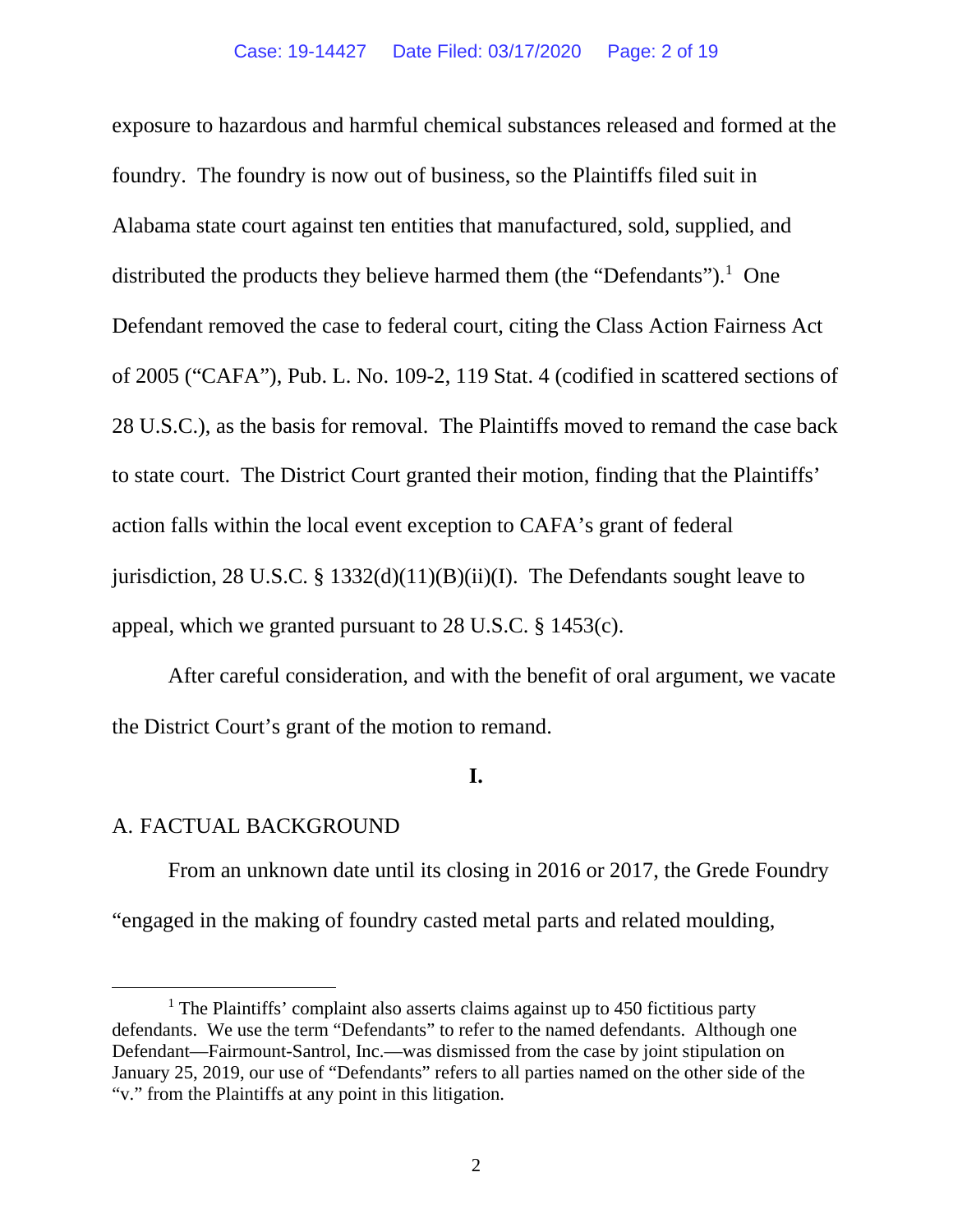coring, and finishing processes." All 230 Plaintiffs worked at the foundry for some period of time and claim to have been harmed by the use of the Defendants' products. Not all Plaintiffs worked at the foundry at the same time, nor were their jobs the same. For example, one Plaintiff who started at the foundry in 1997 worked in the "core room" and drove a forklift to unload delivery trucks. Another Plaintiff started at the foundry in 1981 and left in 2015. This Plaintiff was a supervisor and, from approximately 1995 until 2015, assisted in the ordering of chemicals to be used at the foundry.

The Defendants marketed, manufactured, distributed, and sold products used at the foundry in the process of foundry casting and finishing metal parts. Three Defendants manufactured specialized shell core sand or foundry sand that was used in the core room or the foundry area. Two different Defendants manufactured chemical resins, binders, setting catalysts, and chemically treated foundry sand premix products. Two additional Defendants manufactured specialized foundry chemical products, including triethylamine liquid or gas ("T-gas") and a release agent ("Zip Slip"), that were used for moulding, coring, casting, finishing or other foundry processes. Finally, two Defendants both manufactured their own products and distributed products made by the other Defendants.

The Plaintiffs allege that the normal and foreseeable use of the Defendants' products at the foundry resulted in the formation and release of hazardous and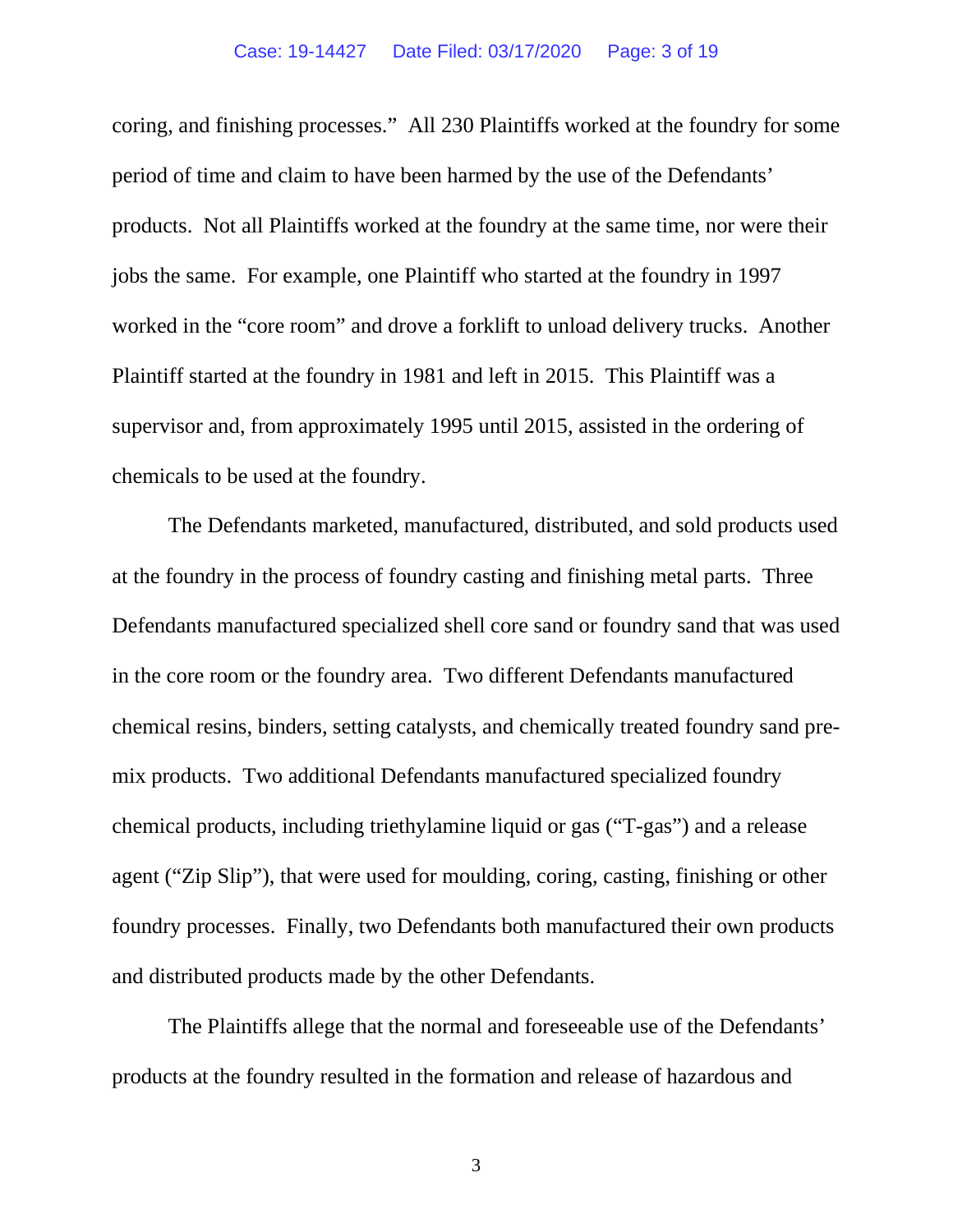## Case: 19-14427 Date Filed: 03/17/2020 Page: 4 of 19

carcinogenic chemical substances that are toxic to workers. They also say the Defendants gave unsafe directions for use of their products; failed to report pertinent adverse scientific data regarding the safety of their products; and failed to warn about or disclose known dangers from the products. These actions caused the Plaintiffs physical injuries and harm, adverse medical symptoms, mental anguish, and emotional distress, all of which supposedly manifested within two years of the filing of the complaint. The Plaintiffs also allege the Defendants' wrongful actions occurred "separately and repetitively, on a continuing basis," until the foundry was closed in 2016 or 2017.

# B. PROCEDURAL HISTORY

The Plaintiffs filed their complaint in the Circuit Court of Jefferson County, Alabama. The complaint asserts six counts arising under Alabama law: (1) wantonness; (2) products liability under the Alabama Extended Manufacturers Liability Doctrine; (3) failure to warn; (4) fraudulent misrepresentation, suppression, and deceit: (5) negligence; and (6) conspiracy. All the claims stem from the Plaintiffs' allegation that the "normal and foreseeable" use of the Defendants' products caused the "release and formation of hazardous and carcinogenic chemical substances," harming the Plaintiffs.

About a month after the complaint was filed, one Defendant, Imerys Minerals USA, Inc., removed the case to federal court. According to Imerys,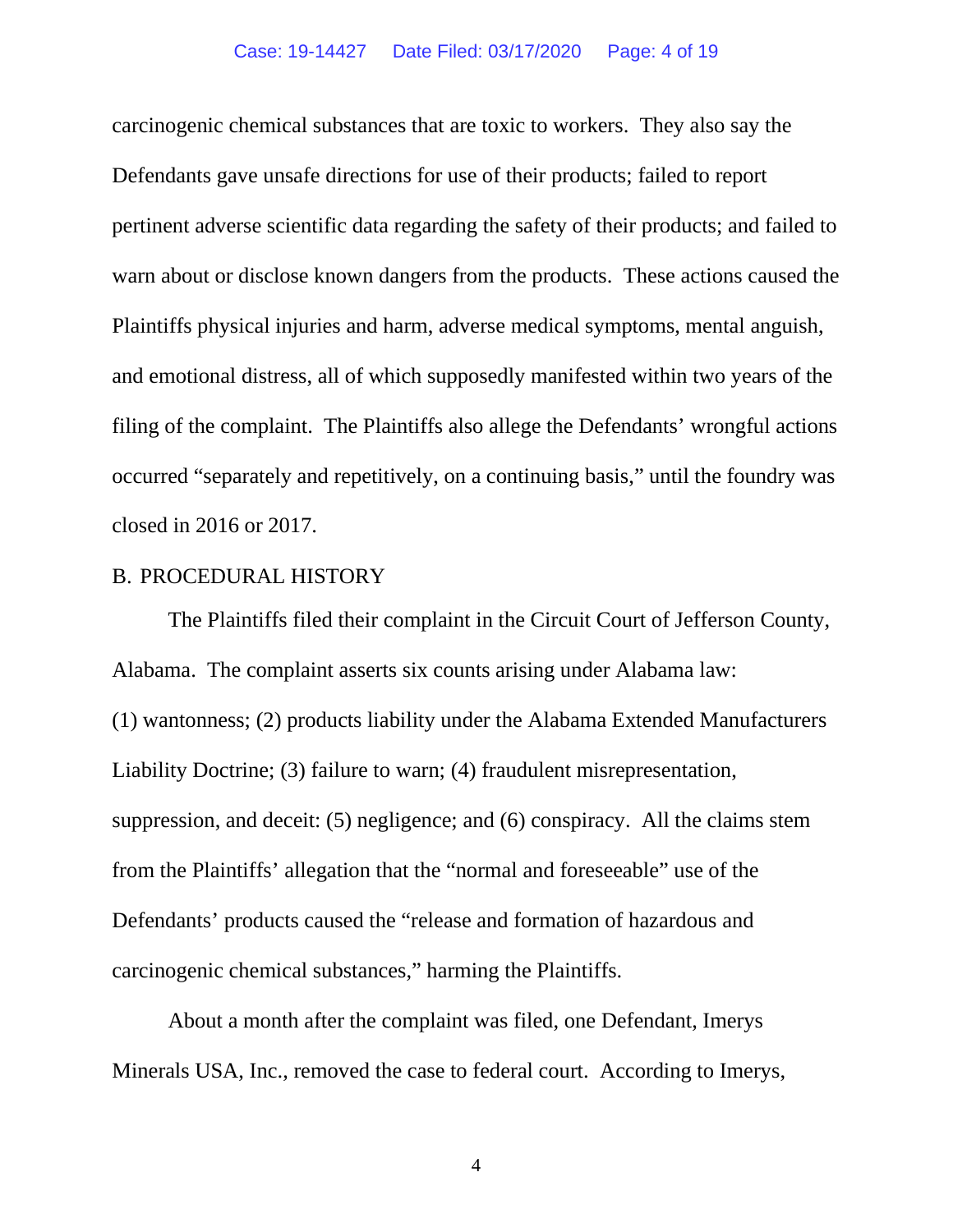## Case: 19-14427 Date Filed: 03/17/2020 Page: 5 of 19

federal jurisdiction is proper pursuant to CAFA's "mass action" provision, which authorizes federal jurisdiction over actions seeking over \$5,000,000 in monetary relief with more than 100 minimally diverse plaintiffs whose claims involve common questions of law or fact. See 28 U.S.C.  $\S$  1332(d)(2), (11)(B)(i).

The Plaintiffs moved to remand the case to state court. The Plaintiffs stated two bases for remand. First, they contended this case does not qualify as a "mass action" under CAFA because "all of the claims . . . arise from an event or occurrence in the State in which the action was filed" and this event or occurrence "allegedly resulted in injuries in that State or in States contiguous to that State." Id. §  $1332(d)(11)(B)(ii)(I)$ . This carve-out to federal jurisdiction is called the "local event exception." The Plaintiffs also argued remand was proper pursuant to the "local controversy exception," which mandates remand of mass (or class) actions in which over two thirds of the plaintiffs are citizens of the state in which the case was filed, at least one "significant" defendant is a citizen of that state, and the principal injuries or related conduct occurred in that state. See id.  $§ 1332(d)(4)(A)(i), (11)(A).$ 

The District Court granted the motion to remand. R. Doc. 69 ("Remand Order"). The court did not address the local controversy exception, choosing instead to rest its decision entirely on the local event exception. The court first found that the meaning of "an event or occurrence" was unclear from the statutory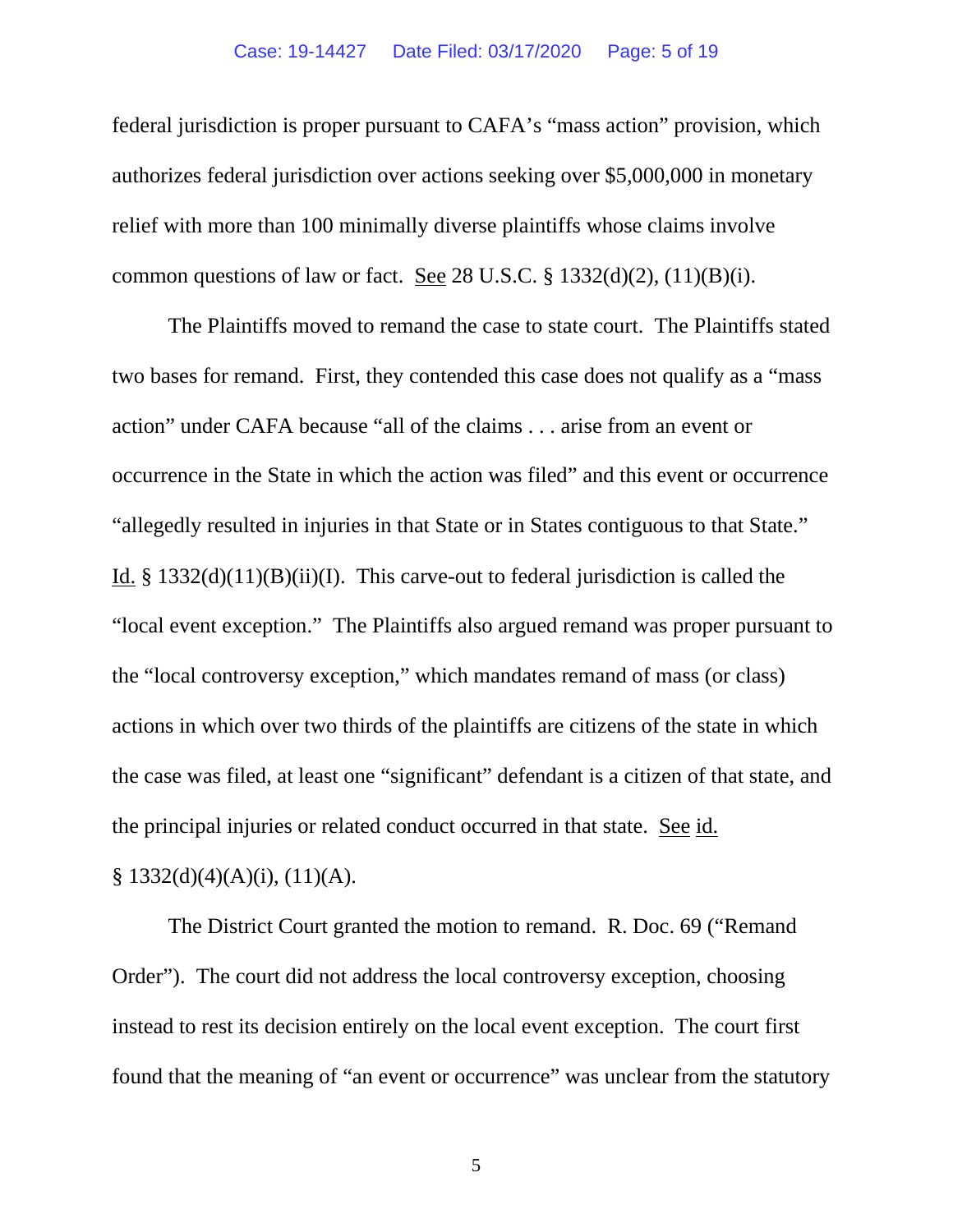text. Id. at 4. It then turned to the legislative history of CAFA. After quoting extensively from a report on CAFA by the Senate Judiciary Committee (the "Senate Report"), $2$  the District Court concluded that Congress intended only "case[s] with substantial interstate effects" to wind up in federal court. Remand Order at 9 (quoting Carr v. Arvin Indus., No. 05-CV-1283, 2005 WL 8157853, at \*9 (N.D. Ala. July 20, 2005)). The court held that because the foundry was located in Alabama, the Plaintiffs worked in Alabama, the alleged injuries occurred in Alabama, and the sole purchaser of the Defendants' products was the foundry, $3$  this case is "truly local" such that CAFA jurisdiction would be improper under the local event exception. Id. at 10. The District Court also analogized this case to toxic torts cases involving "continuous exposure[s]," which some courts have counted as "an event or occurrence" within the meaning of the local event exception. Id. at 10–13.

The Defendants sought permission for an interlocutory appeal, which this Court granted on November 12, 2019. Briefing was completed on an amended schedule jointly agreed to by the parties and oral argument was held on March 3, 2020.

<sup>2</sup> S. Rep. No. 109-14 (2005), reprinted in 2005 U.S.C.C.A.N. 3.

<span id="page-5-1"></span><span id="page-5-0"></span> $3$  The Defendants dispute this: they ship their products to many customers, including the Grede Foundry when it operated.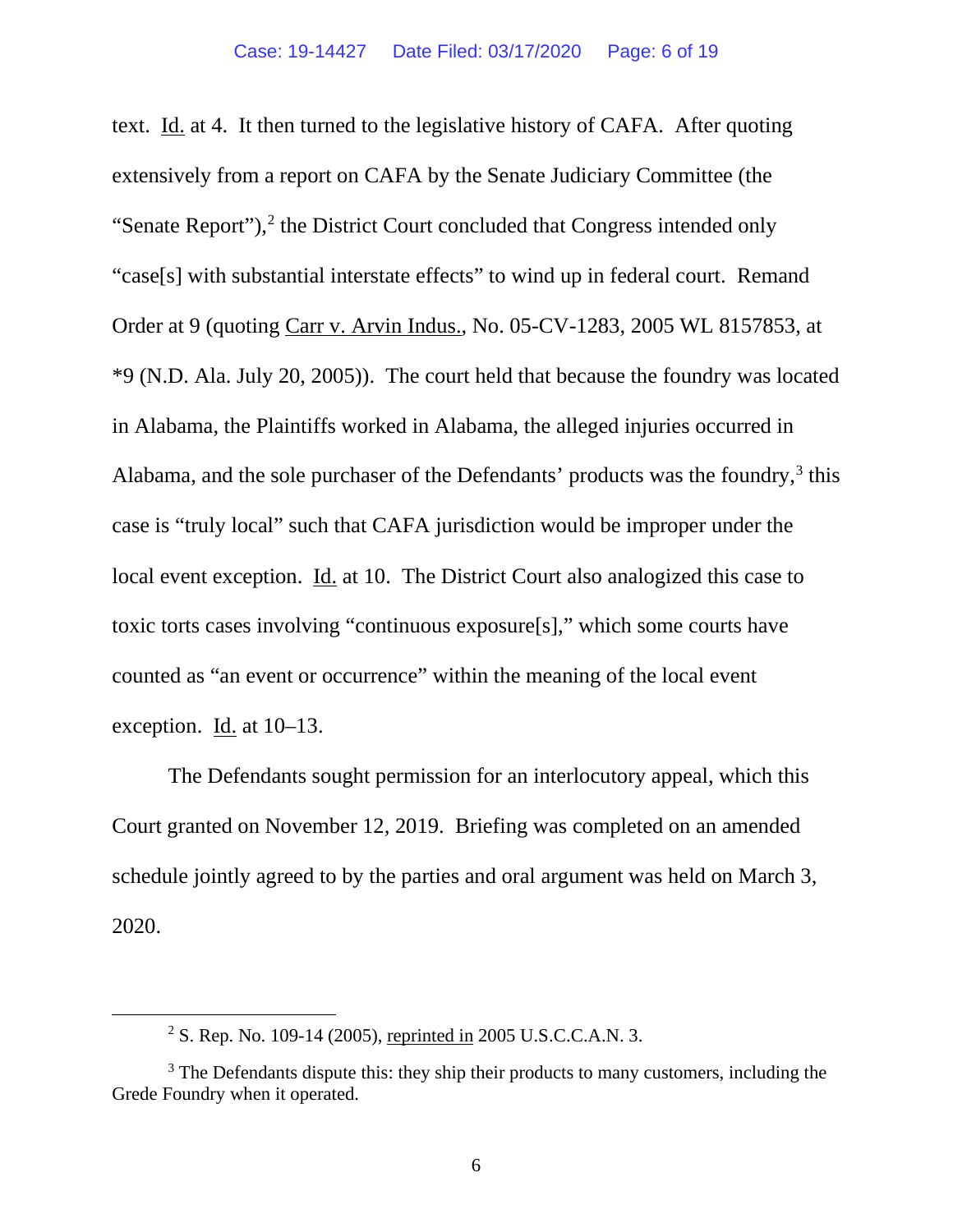## **II.**

We review de novo the decision to remand a case to state court for lack of subject-matter jurisdiction. Lowery v. Ala. Power Co., 483 F.3d 1184, 1193 (11th Cir. 2007). "[F]actual determinations necessary to establish jurisdiction" are reviewed for clear error. Dudley v. Eli Lilly & Co., 778 F.3d 909, 911 (11th Cir.  $2014$  $2014$ ).<sup>4</sup>

## **III.**

This appeal turns on the meaning of the local event exception, in particular the phrase "an event or occurrence,"  $28 \text{ U.S.C.} \$   $1332(d)(11)(B)(ii)(I)$ . If the allegations in the complaint constitute "an event or occurrence," the District Court was correct in remanding the case back to state court. If, however, the allegations are not "an event or occurrence," then the District Court was wrong in holding that this case is not a mass action within the meaning of CAFA. If the case does not fit within the local event exception, and presuming no other exceptions to federal jurisdiction apply, then this case was properly removed to federal court. See id. § 1441(a) (providing for removal over any civil action with original federal

<span id="page-6-0"></span><sup>&</sup>lt;sup>4</sup> A brief word about burdens. In CAFA cases, the removing defendant bears the burden of establishing federal jurisdiction. See Lowery, 483 F.3d at 1208. Yet a plaintiff seeking remand bears the burden of showing he fits within an exception to CAFA's removal jurisdiction. Id. at 1208 n.55. The Defendants urge us to reconcile these competing principles and clarify that the Plaintiffs bear the burden of proving the local event exception applies. This question is ultimately academic here because the local event exception clearly does not apply in this case, no matter who bears the burden.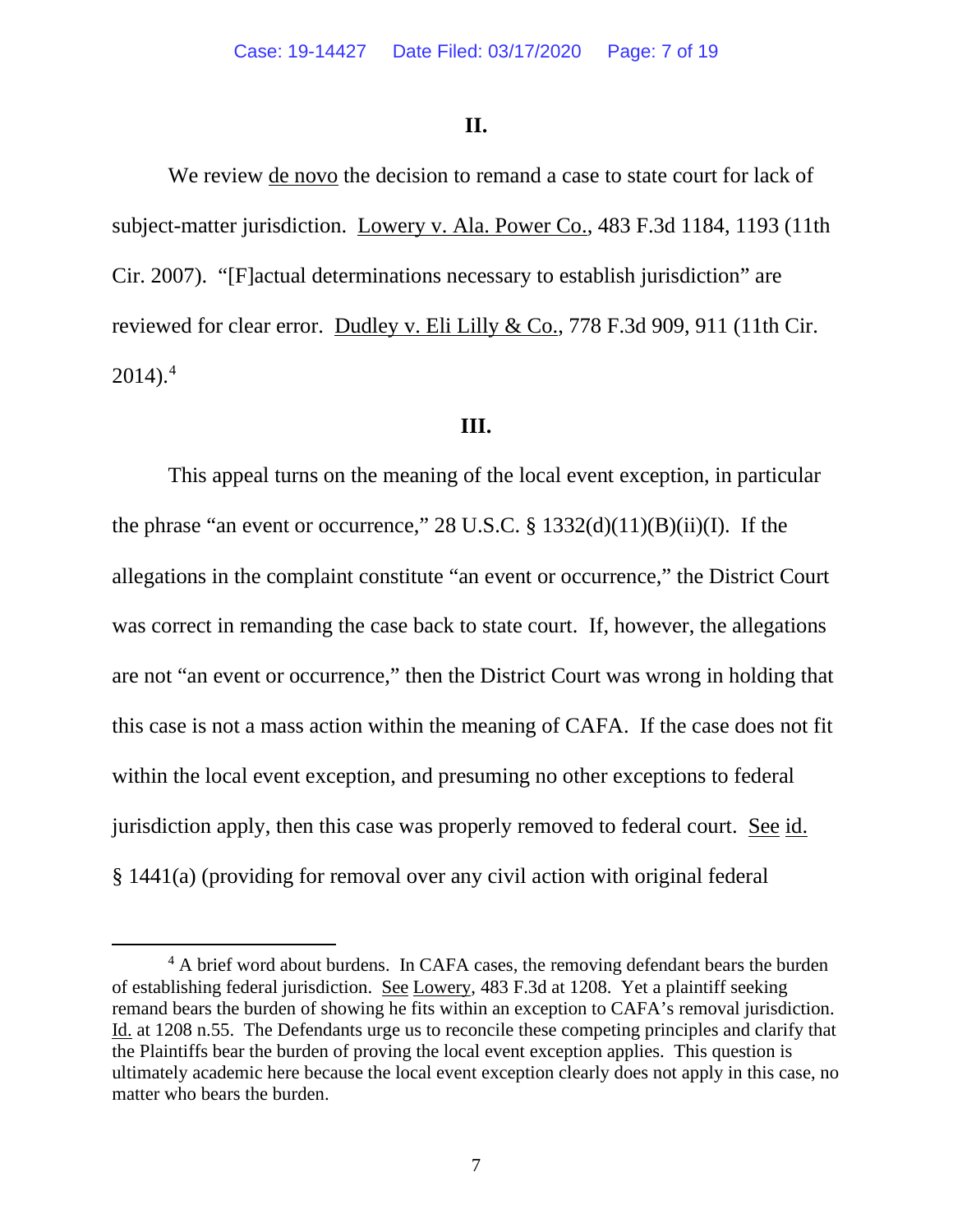jurisdiction); see also Lowery, 483 F.3d at 1196 (citing 28 U.S.C.

§§ 1332(d)(11)(A), 1453(b)) (discussing removal of mass actions).

The parties disagree as to the scope of "an event or occurrence." The Plaintiffs argue this phrase does not require "a one-time event" or "a discre[te] moment in time." Plaintiffs instead say these words encompass a continuing set of "truly local" circumstances. Br. of Appellees at 13–14, 34. They say this requirement is satisfied here because the harm caused by the Defendants was a continuing tort located solely within the foundry. Meanwhile, the Defendants' definition of this term has shifted during this litigation. At the outset of their appeal, they contended "an event or occurrence" refers only to "a single injurycausing event or occurrence." Br. of Appellants at 20. In their reply brief, however, they seem to argue that "an event or occurrence" means "a single focused event that is causally correlated to and then culminated in all of [the Plaintiffs'] alleged injuries." Reply Br. at 5 (quotation marks omitted). Under either definition, however, they say the local event exception is not satisfied here because the Plaintiffs' allegations are too disparate and disconnected.

We have come to our own view on the meaning of the local event exception. We reject the Defendants' view that the local event exception applies to only events or occurrences that take place at a singular moment in time. But neither do we accept the Plaintiffs' view that the local event exception applies to any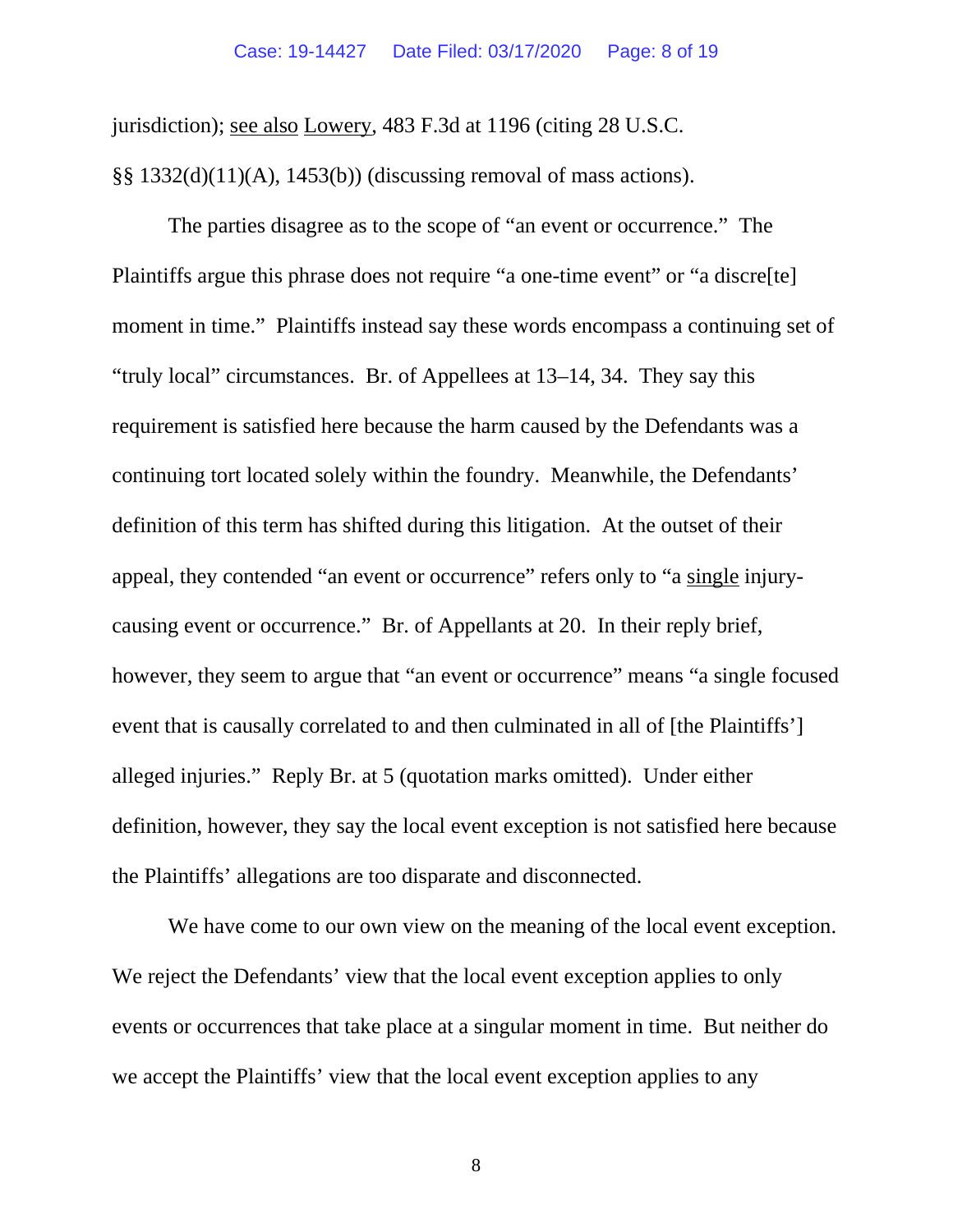## Case: 19-14427 Date Filed: 03/17/2020 Page: 9 of 19

continuing set of circumstances in a single location, regardless of when and how the harm came about. We conclude that "an event or occurrence" refers to a series of connected, harm-causing incidents that culminate in one event or occurrence giving rise to plaintiffs' claims. Because the allegations in the Plaintiffs' complaint do not meet that standard, we vacate the District Court's grant of the motion to remand.<sup>[5](#page-8-0)</sup>

## A.

## 1. Statutory Text

In ascertaining the meaning of the local event exception, we begin with the text of the statute. See Ross v. Blake, 578 U.S. \_\_\_, 136 S. Ct. 1850, 1856 (2016). Because CAFA does not define the phrase "an event or occurrence," we interpret those words in accordance with their plain and ordinary meaning. See Barton v. U.S. Att'y Gen., 904 F.3d 1294, 1298 (11th Cir. 2018) ("[U]nless otherwise defined, statutory terms are generally interpreted in accordance with their ordinary

<span id="page-8-0"></span><sup>&</sup>lt;sup>5</sup> The Defendants also urge us to reverse the District Court on the ground that the Plaintiffs also have not satisfied  $\S 1332(d)(4)(A)$ 's local controversy exception. Because the District Court did not address this ground for remand, and because the Defendants' petition for interlocutory appeal did not present this issue, we decline to address whether the local controversy exception applies here. See Allen v. Boeing Co., 784 F.3d 625, 637 (9th Cir. 2015) (declining "to attempt to determine in the first instance whether Plaintiffs' case fits within" the local controversy exception). The Plaintiffs may wish to have the District Court consider this issue on remand, but we take no position on it at this time.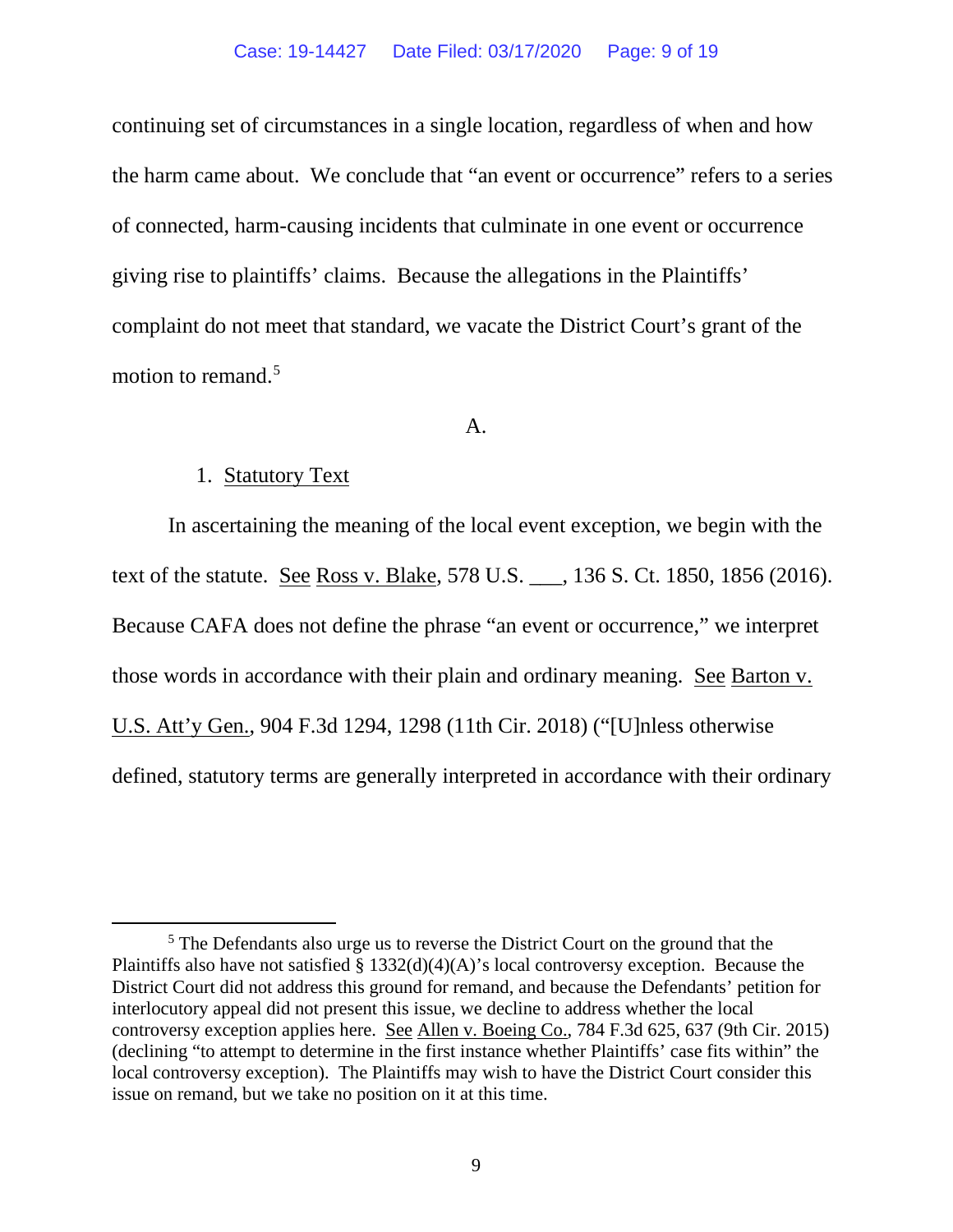meaning." (quoting Sebelius v. Cloer, 569 U.S. 369, 376, 133 S. Ct. 1886, 1893  $(2013))$ .

To determine the ordinary meaning of an undefined statutory term, "we often look to dictionary definitions for guidance." In re Walter Energy, Inc., 911 F.3d 1121, 1143 (11th Cir. 2018). In this case, "both popular and legal" dictionaries support our interpretation of "event or occurrence." See Rainbow Gun Club, Inc. v. Denbury Onshore, L.L.C., 760 F.3d 405, 409 (5th Cir. 2014). For instance, Black's Law Dictionary defines "occurrence" as "[s]omething that happens or takes place," including a "continuing condition that results in personal injury or property damage." Occurrence, Black's Law Dictionary (11th ed. 2019). Similarly, an "event" is "[s]omething that happens or is thought of as happening," a definition that clearly contemplates an ongoing condition. Event, Shorter Oxford English Dictionary 873 (5th ed. 2002); see Event, American Heritage Dictionary 616 (4th ed. 2006) ("Something that takes place . . . ."). All these definitions also agree that "event" and "occurrence" are more or less interchangeable. See, e.g., Event, American Heritage Dictionary 616 (4th ed. 2006) ("A significant occurrence or happening."). Based on these definitions, we think that the phrase "event or occurrence" is broad enough to include a solitary happening that occurs in a single moment in time and (in some cases at least) a continuing set of related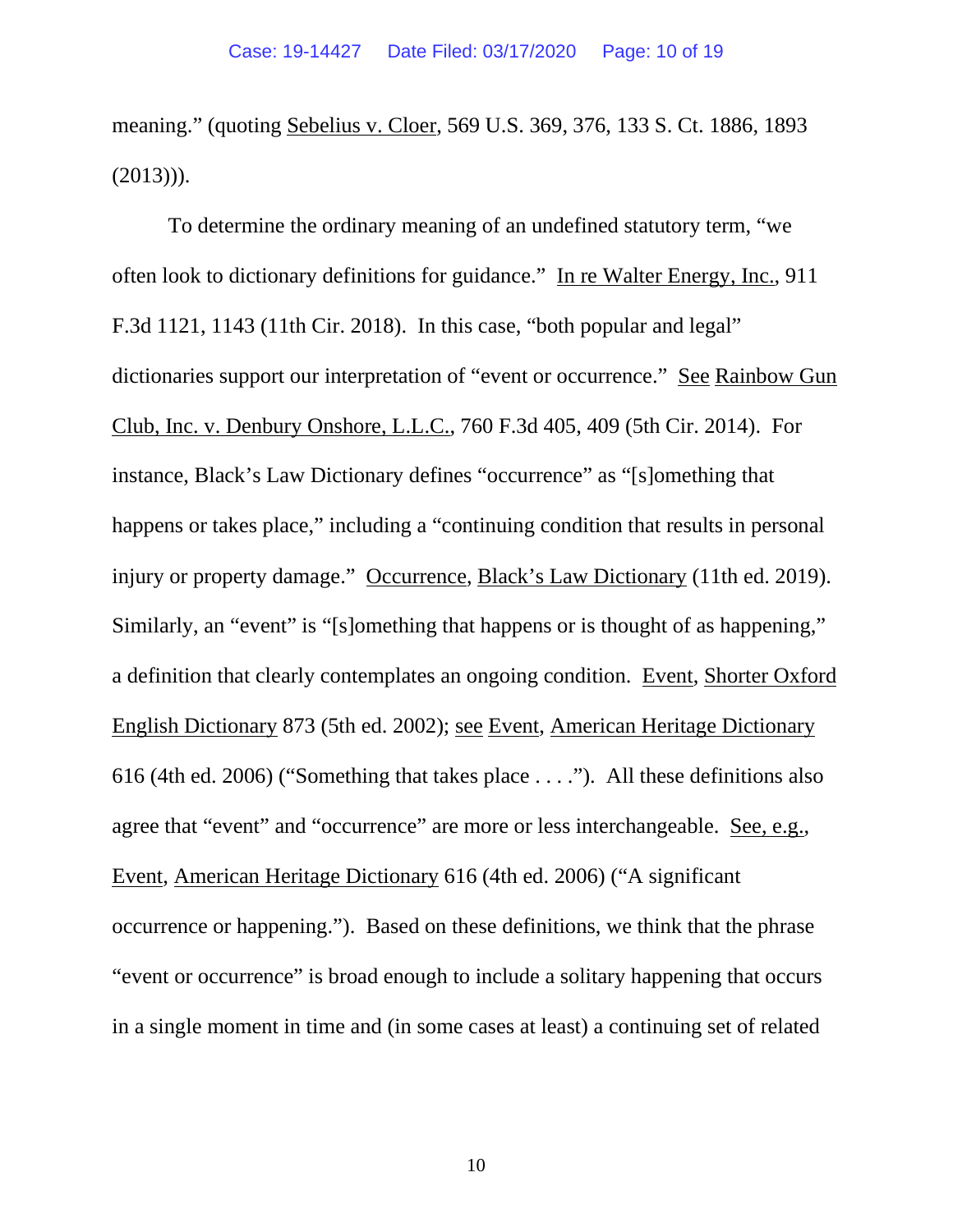circumstances. See Rainbow Gun Club, 760 F.3d at 409; Abraham v. St. Croix Renaissance Grp., L.L.L.P., 719 F.3d 270, 276–77 & n.6 (3d Cir. 2013).

What, though, to do with "an"? For some courts, "an" is everything. In Allen, the Ninth Circuit said that "an," combined with the use of the singular "event" and "occurrence," means the local event exception refers only "to a singular happening." 784 F.3d at 631; see also Dunn v. Endoscopy Ctr. of S. Nev., No. 2:11-CV-560, 2011 WL 5509004, at \*2 (D. Nev. Nov. 7, 2011) ("The use of the singular in the statutory language is important and sufficient."). We agree, to a point. It is true that the use of "an" implies one series of connected circumstances. But it would be a misreading of the statute to restrict the local event exception to events or occurrences that are concentrated in a single point in time. A baseball game is a single "event," even though it involves dozens of occurrences (a strikeout, a home run, the seventh inning stretch) that happen over the course of a few hours. Even several baseball games may be an "event"—for example, the World Series, which takes place over an ascertainable period of time with the same teams playing. But it would stretch this phrase beyond its ordinary meaning to say that a game between the Braves and the Mets in one season and another game between the Braves and the Marlins, years later, are part of the same event or occurrence simply because both games involve the same team playing the same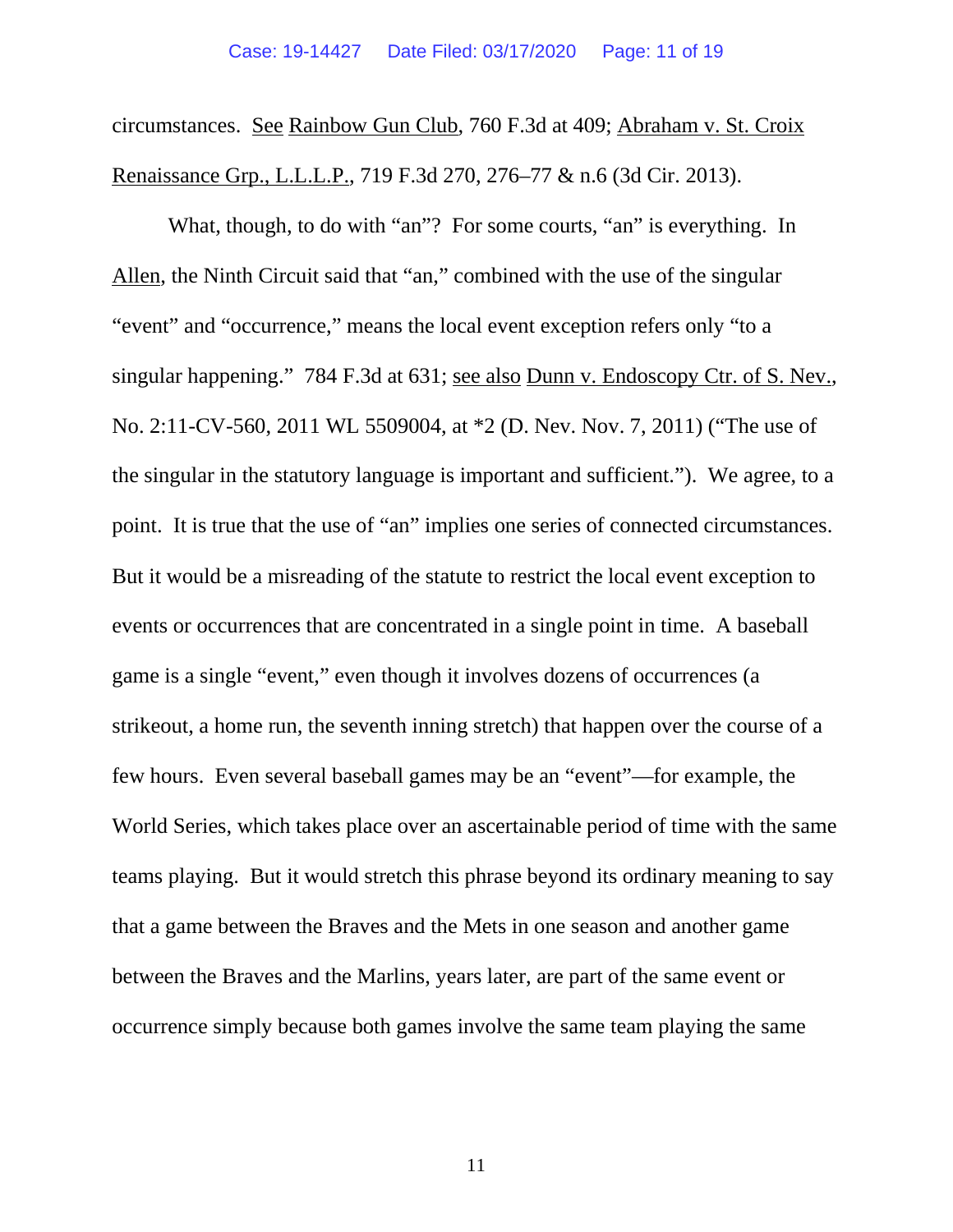sport. These games share some commonality but, without more facts connecting them, they cannot be considered a single "event or occurrence."

The District Court found the text of the local event exception to be ambiguous, so it turned to legislative history to guide its interpretation. See Remand Order at 4–7. While the District Court is not the only court to rely on CAFA's Senate Report when interpreting the local event exception, we do not believe this is necessary because the text of the local event exception is clear. See Abraham, 719 F.3d at 278–79; cf. Rainbow Gun Club, 760 F.3d at 410–11. Thus, "we should not, cannot, and do not use legislative history" to navigate around what CAFA's plain text tells us to do. See Nesbitt v. Candler County, 945 F.3d 1355, 1361 (11th Cir. 2020); cf. Lowery, 483 F.3d at 1205–06 (consulting the Senate Report after finding potential ambiguity in CAFA's amount-in-controversy provision).

## 2. Other Judicial Interpretations

Our interpretation of the local event exception aligns with two of our sister circuits. The Third Circuit's 2013 opinion in Abraham was the first appellate decision to arrive at a view similar to ours. In Abraham, the St. Croix Renaissance Group ("SCRG") purchased a former alumina refinery, which had for the previous 30 years emitted hazardous substances into the red mud outside the refinery. 719 F.3d at 272–73. These substances were dispersed by wind and disseminated as a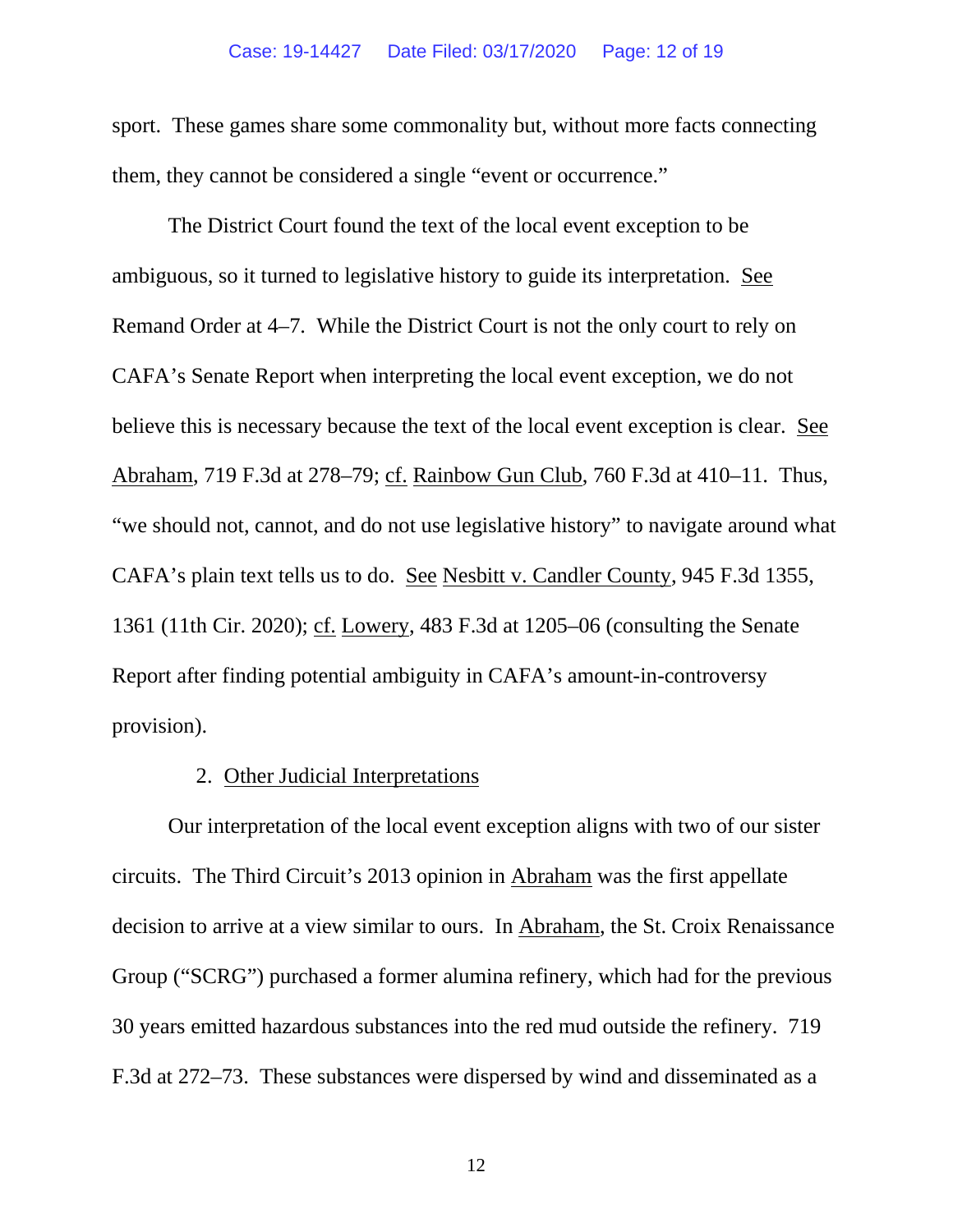result of erosion. Id. at 273. The plaintiffs sued, arguing that SCRG was liable for the continuing torts resulting from the plant. Id. at 273–74. SCRG removed the case to federal court. Id. at 273. The Third Circuit acknowledged the presence of "an," but looked to the ordinary meaning of "event or occurrence" to confirm whether the phrase necessarily refers to a singular moment in time. Id. at 277. The court stated that "neither the term 'event' nor 'occurrence' is used solely to refer to a specific incident that can be definitively limited to an ascertainable period of minutes, hours, or days." Id. Instead, an "event or occurrence" can refer to "a continuing set of circumstances" that "share some commonality and persist over a period of time." Id. This rule allowed the plaintiffs' claims to stay in state court, as their complaint alleged a continuous, ongoing emission of toxic substances without any "separate and discrete incidents causing the emission." Id. at 280.

The Fifth Circuit followed a similar approach the next year in Rainbow Gun Club. The plaintiffs in that case entered into oil, gas, and mineral leases with Denbury Onshore. 760 F.3d at 407. They later sued, arguing Denbury breached its duty to act as a reasonable and prudent operator of the well that was drilled under these leases. Id. The Fifth Circuit agreed with the Third Circuit that the plain meanings of "event" and "occurrence" support the view that the local event exception is "not generally understood to apply only to incidents that occur at a discrete moment in time." Id. at 409. The court took account of the singularity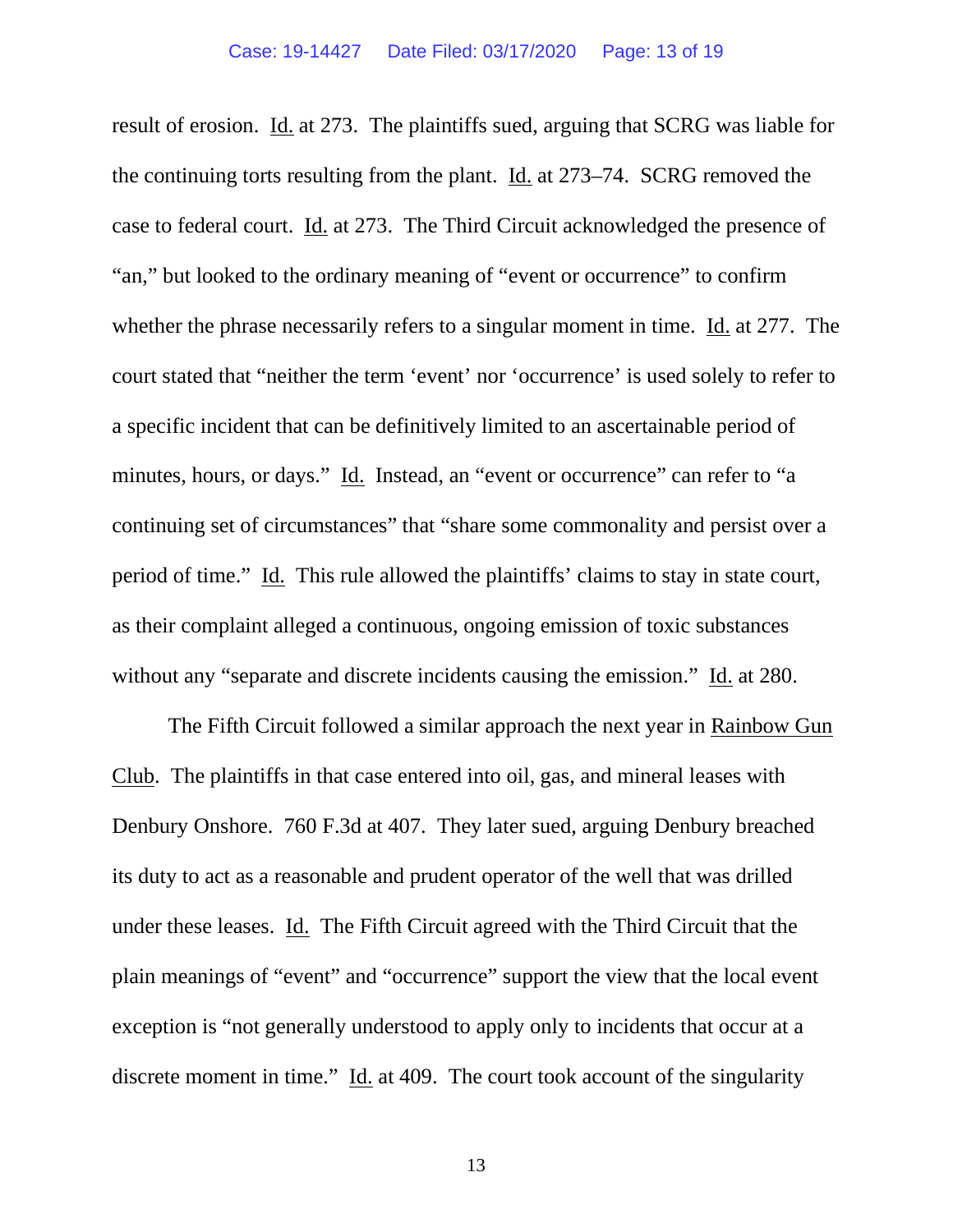## Case: 19-14427 Date Filed: 03/17/2020 Page: 14 of 19

implicit in the local event exception by holding that it encompasses both "a discrete moment in time" as well as "a pattern of conduct in which the pattern is consistent in leading to a single focused event." Id. at 411–12. The Fifth Circuit concluded that the plaintiffs' claims belonged in state court because their complaint alleged "multiple acts of negligence" giving rise to one harm-causing event: "the failure of the Well." Id. at 412.

The Ninth Circuit has issued two decisions exemplifying a contrasting view. First, in Nevada v. Bank of America Corp., 672 F.3d 661 (9th Cir. 2012), the State of Nevada brought a parens patriae action in state court alleging that "Bank of America misled Nevada consumers about the terms and operation of its home mortgage modification and foreclosure processes, in violation of [Nevada law]." Id. at 664. Bank of America removed the case to federal court and the district court denied the motion to remand. Id. at 666. Although the Ninth Circuit did order the case remanded to state court, id. at 676, it declined to apply the local event exception, id. at 667–68. The local event exception, said the court, "applies only where all claims arise from a single event or occurrence . . . that gives rise to the claims of all plaintiffs." Id. at 668 (quotation marks omitted). The local event exception did not apply to Nevada's claims because the complaint "allege[d] widespread fraud in thousands of borrower interactions." Id. (emphasis added).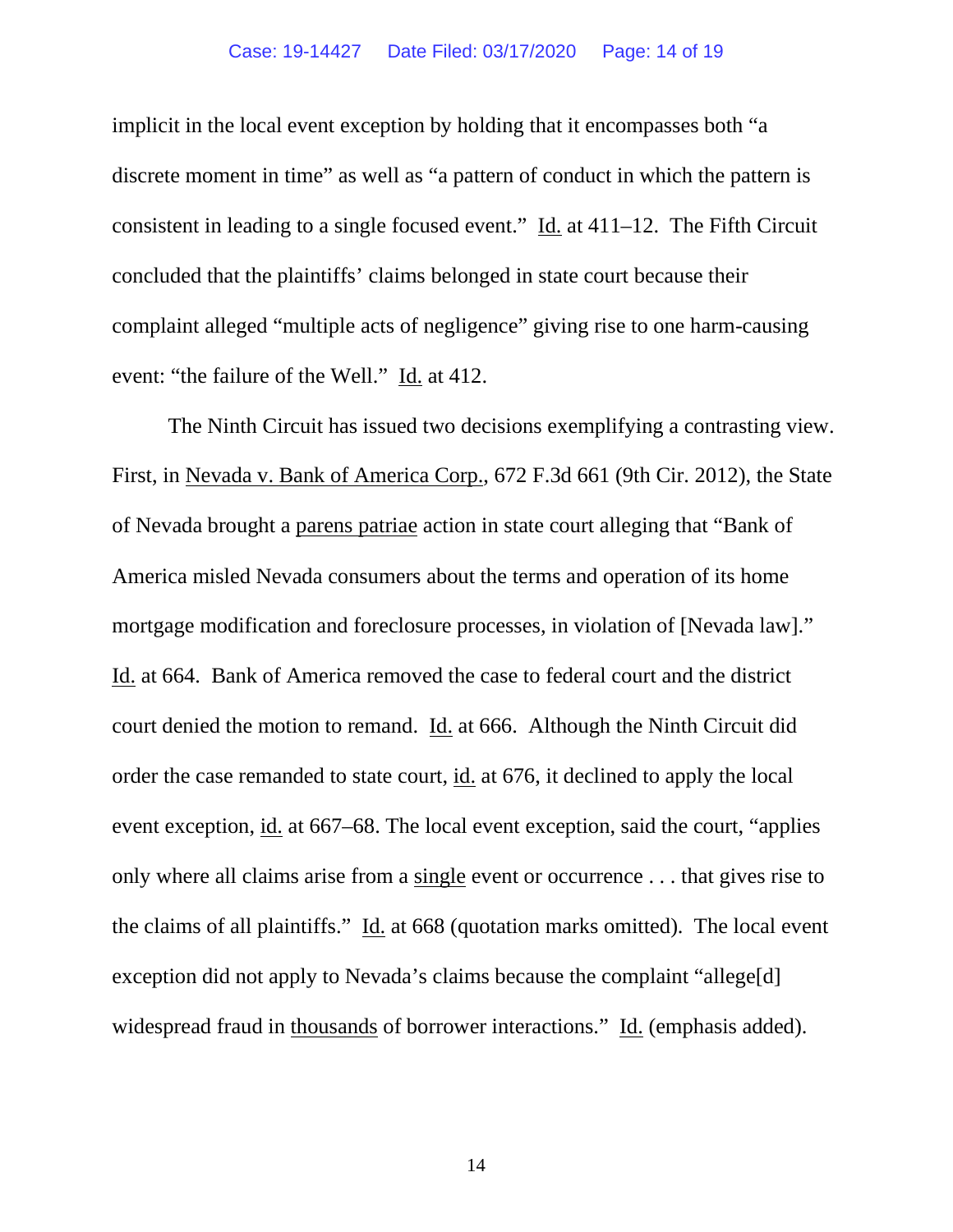Three years later came Allen. In Allen, the plaintiffs alleged that Boeing released toxins into the groundwater around one of its facilities, and that another firm, Landau Associates, was negligent in its investigation and remediation of the pollution. 784 F.3d at 627. In the Ninth Circuit's estimation, the plaintiffs' case belonged in federal court because "a continuing course of pollution, contamination, or conduct that occurs over a period of years" does not fit within the local event exception. Id. at 632. The Ninth Circuit, like we do, examined dictionary definitions of "event" and "occurrence." Id. at 630–31. While the Ninth Circuit recognized these words can be given a broader interpretation, the court concluded without citation that they "most commonly and reasonably refer to a singular happening," and that "[t]here is no reason to think that Congress intended anything else." Id. at 631.

We view the Ninth Circuit's reading of the statute as too cramped. "An event or occurrence" can be a single moment in time, but it can also be a series of connected events occurring over a longer period. At the same time, the Third Circuit's analysis would benefit from guardrails for applying the local event exception. The constraints of the Fifth Circuit's decision in Rainbow Gun Club requiring the defendants' actions to be contextually connected and to culminate in one, distinct harm-causing event or occurrence—ensure that courts are best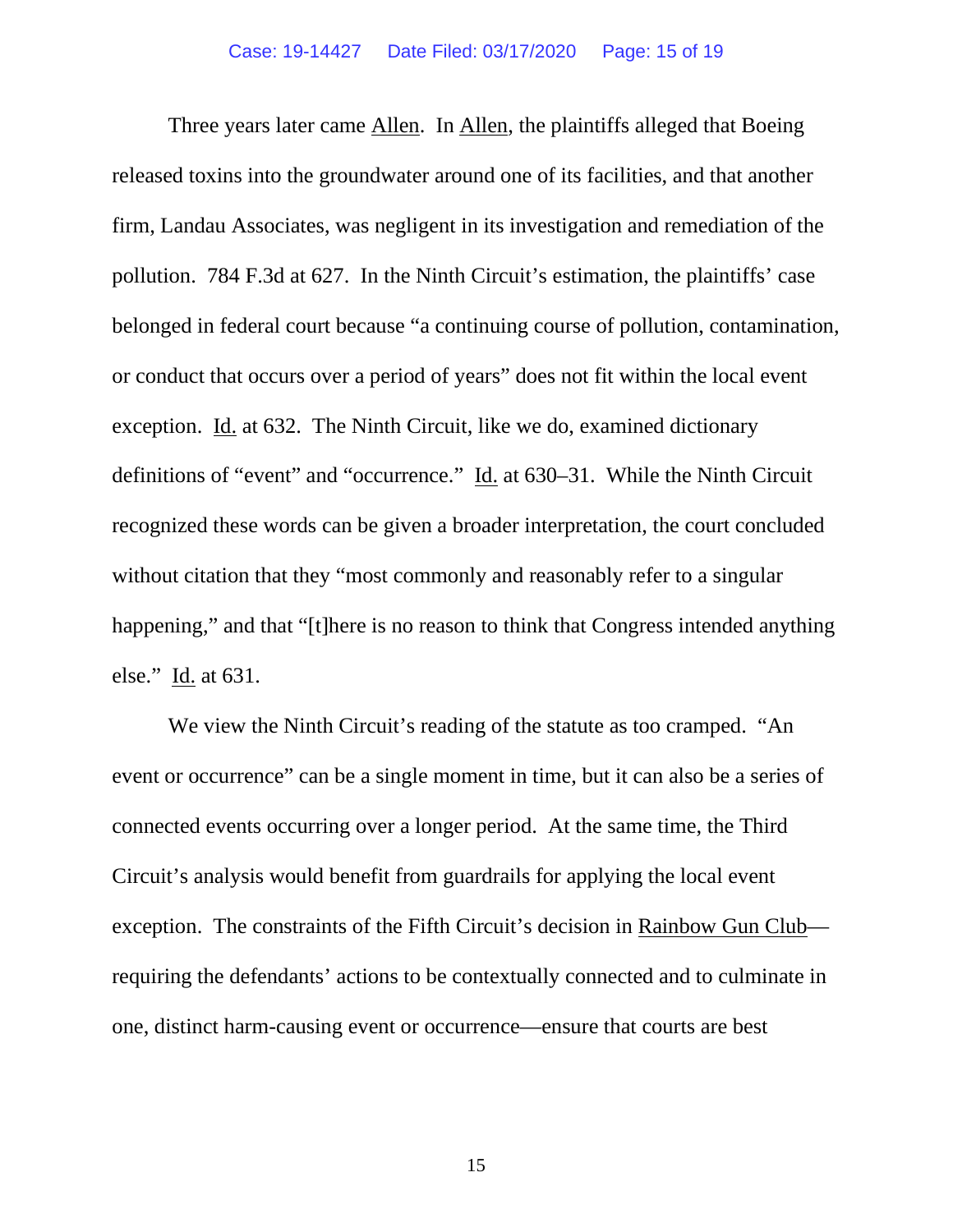equipped to decide which cases are truly local and which should remain in federal court.

\* \* \*

In sum, we hold that the local event exception applies to a singular harmcausing moment in time, as well as a contextually connected series of incidents that culminates in that harm-causing event or occurrence.

#### B.

The allegations in the Plaintiffs' complaint do not fall within the local event exception. The complaint falls short on three fronts: a connection among the Defendants; a culminating event; and allegations that would reasonably constitute one "event or occurrence." The District Court also mistakenly focused too narrowly on the location and character of the harm to the exclusion of these other factors.

First, the fact that a large number of defendants acted separately to generate the alleged harm is not dispositive of the local event exception. See Adams v. Int'l Paper Co., No. 1:17-CV-105, 2017 WL 1828908, at \*7 (S.D. Ala. May 5, 2017) ("That defendants are alleged to have participated in that single event or occurrence in different ways does not necessitate a conclusion that there were actually multiple events or occurrences."). But the acts that led to the harmcausing event or occurrence must be "collective" and "related." Rainbow Gun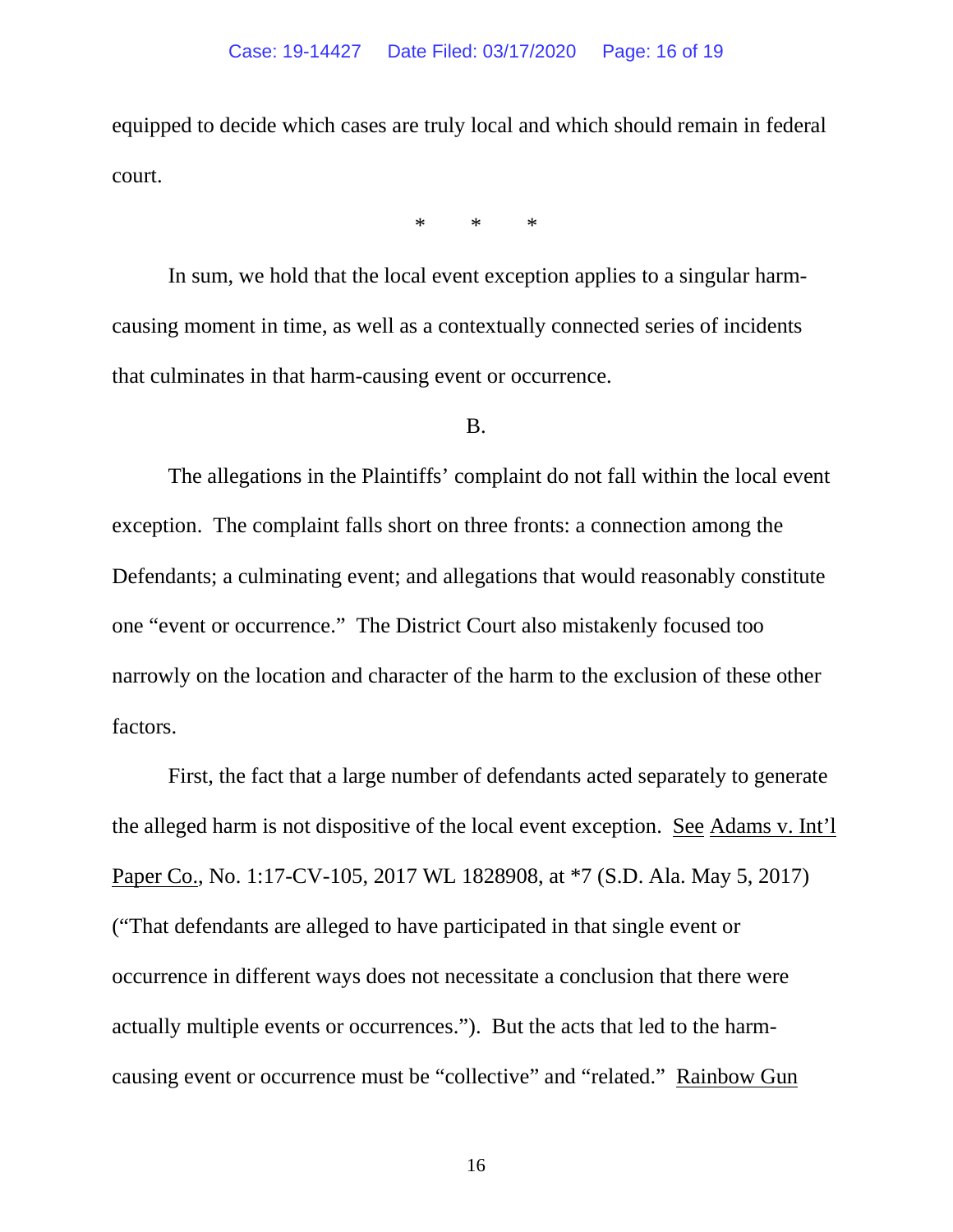Club, 760 F.3d at 413; see Adams, 2017 WL 1828908, at \*7. So, in Adams, the district court found a single "event or occurrence" where one defendant caused the release of toxic pollutants and another defendant exacerbated the release of those same pollutants. 2017 WL 1828908, at  $*7$ . In this case, however, the Plaintiffs allege the Defendants' products were used in different ways and caused different harms. Some of the products were used in the core room and some were used in the foundry area. And the products ranged in type from shell core sand to foundry sand, and from chemical resins to T-gas and Zip Slip. Without allegations that the Defendants' acts were related in triggering one harm-causing event or occurrence, this complaint cannot satisfy the local event exception.

Second, the Plaintiffs' complaint does not allege a single culminating event that caused their harm. Instead, as counsel admitted at oral argument, their complaint alleges a string of events over time and later-resulting harm.<sup>[6](#page-16-0)</sup> The Plaintiffs maintain their case is no different from Abraham, Rainbow Gun Club, or Adams, all of which ordered remand to state court under the local event exception.

<span id="page-16-0"></span><sup>6</sup> JUDGE NEWSOM: Do you have a single culminating event here, or is it just, over the course of 20 years, there were chemicals that passed through the foundry that either on their own or in combination formed hazardous substances that harmed different people?

COUNSEL: That's exactly right. . . . It's difficult to say when the toxins caused irritation, when did you get sick, when did it manifest.

Oral Argument at 28:34–29:18.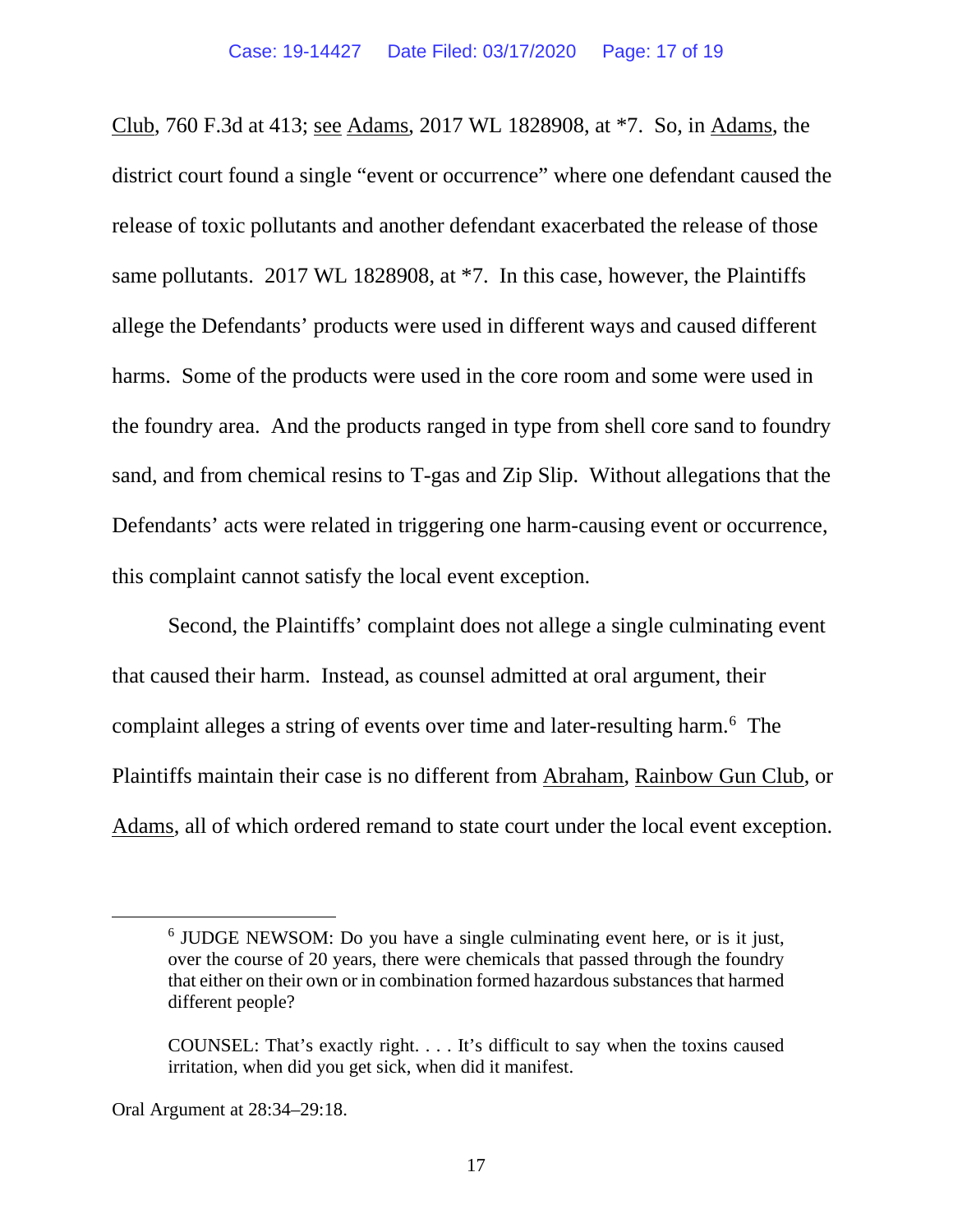## Case: 19-14427 Date Filed: 03/17/2020 Page: 18 of 19

However, in these three cases, there was a culminating harm-causing event. In Abraham, the toxic substances produced by the refinery were dispersed by wind over a discrete, though lengthy, period of time. 719 F.3d at 279–80. In Rainbow Gun Club, a single well failed. 760 F.3d at 407, 413. And in Adams, there was a continuous release of particular pollutants. 2017 WL 1828908, at \*7. The Plaintiffs, by contrast, have not identified a single harm-causing event or occurrence. Instead, their complaint alleges a series of discrete incidents that, both separately and in combination, caused the Plaintiffs harm. That is not enough for the local event exception.

Finally, the complaint does not sufficiently allege how the Defendants' conduct came together to create one event or occurrence. The foundry was open for decades, but the Plaintiffs do not say when the Defendants committed the alleged torts or how and when the Plaintiffs were harmed. Cf. Abraham, 719 F.3d at 279 ("The complaint alleges circumstances that persisted over a fixed period of time  $\dots$ ."). Beyond that, the complaint says the Plaintiffs' symptoms manifested within two years of the filing of the complaint. Yet it is not clear to us that this is the only period of time in which the Plaintiffs alleged they were injured. See Oral Argument at 30:02–30:16 ("Our pleadings don't go back 17 years . . . . Our complaint is limited to the two years prior to our filing it."). None of these faults is, by itself, enough to mandate federal jurisdiction over this case. But when